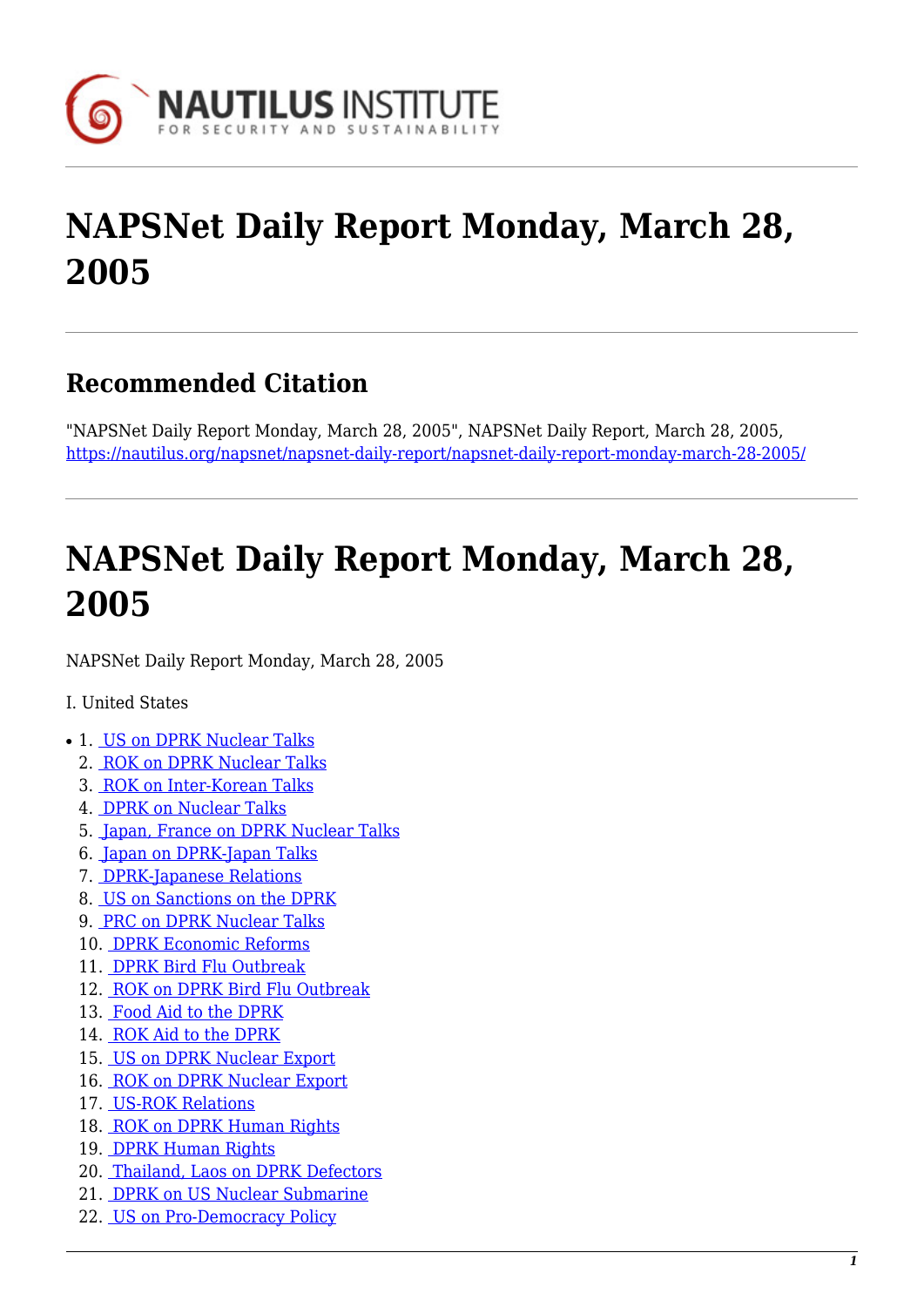- 23. [US on Spent Fuel Storage](#page-6-2)
- 24. [ROK on ROK-Japanese Territorial Dispute](#page-6-3)
- 25. [Japan on ROK-Japanese Territorial Dispute](#page-7-0)
- 26. [PRC on ROK-Japanese Territorial Dispute](#page-7-1)
- 27. [DPRK on ROK-Japanese Territorial Dispute](#page-7-2)
- 28. [Sino-Japanese Territorial Dispute](#page-7-3)
- 29. [Cross Strait Relations](#page-8-0)
- 30. [France on PRC Arms Ban](#page-8-1)
- 31. [PRC Web Censorship](#page-8-2)

II. Japan

- 32. [US Bases in Japan](#page-9-0)
	- 33. [Japan on DPRK Nuclear Talk](#page-9-1)
	- 34. [Japan-ROK Territorial Dispute](#page-10-0)
	- 35. [Japan Military Emergency Plan](#page-10-1)
	- 36. [Japan New SDF Bill](#page-10-2)
	- 37. [Japan Iraq Troops Deployment](#page-10-3)
	- 38. [Japan Peacekeeping Operation in Sudan](#page-10-4)
	- 39. [Japan Anti-piracy Measure](#page-11-0)
	- 40. [Japan UNSC Bid](#page-11-1)

[Preceding NAPSNet Report](https://nautilus.org/mailing-lists/napsnet/dr/2005-2/napsnet-daily-report-thursday-march-24-2005/)

# **I. United States**

### <span id="page-1-0"></span>**1. US on DPRK Nuclear Talks**

Korea Herald ("BUSH PRESSES N.K. ON TALKS, DENIES DEADLINE", 2005-03-25) reported that US President George W. Bush urged the DPRK to return to six-nation talks aimed at ending the tense standoff over its nuclear program but denied he had set a June deadline for the negotiations to resume. "For the sake of peace and tranquility and stability in the Far East, Kim Jong-il must listen," Bush said. "We didn't set deadlines," Bush said. "What we said is what we've said to North Korea: if you want the way forward, if you want to be accepted by the world, if you want not to be isolated, get rid of your weapons programs."

#### <span id="page-1-1"></span>[\(return to top\)](#page-0-0)

### **2. ROK on DPRK Nuclear Talks**

Reuters ("US SEES N.KOREA AS AN EQUAL IN NUCLEAR TALKS: SEOUL", 2005-03-24) reported that the US is prepared to talk to the DPRK as an equal, and Pyongyang should take recent comments by Secretary of State Condoleezza Rice as a signal of that commitment, the ROK's foreign minister said on Friday. Rice, during an Asian visit last week, called the North "a sovereign state," which foreign policy analysts said was an attempt to appease Pyongyang's demand that she apologize for having called it "an outpost of tyranny." "North Korea keeps talking about not getting treated right at the six-party talks, so (Rice) was noting a willingness to have dialogue as equals,"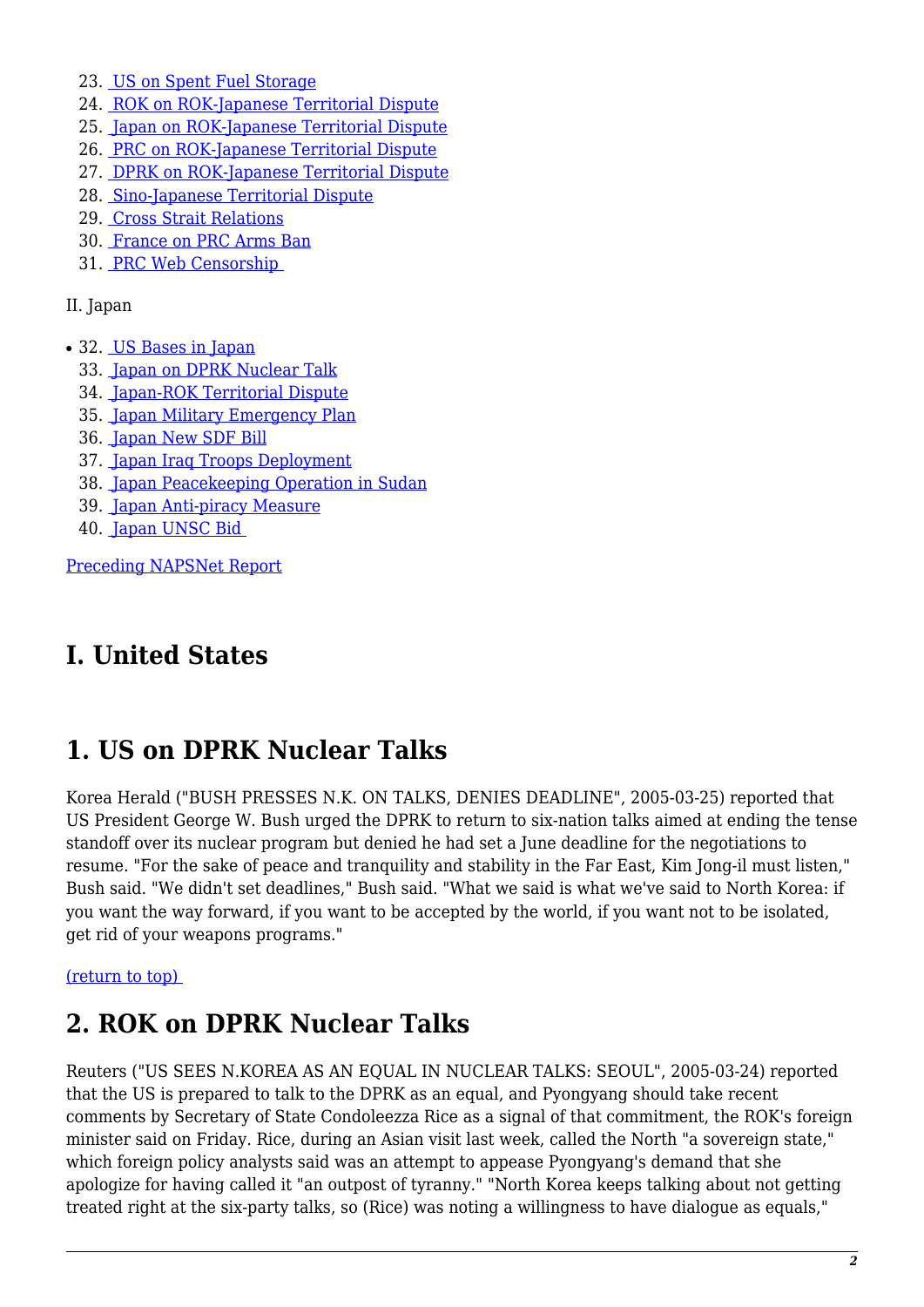the ROK's Yonhap news agency quoted Foreign Minister Ban Ki-moon as telling a seminar.

#### <span id="page-2-0"></span>[\(return to top\)](#page-0-0)

### **3. ROK on Inter-Korean Talks**

Jooang Ilbo ("TOP OFFICIALS WANT TO REVIVE KOREAN TALKS", None) reported that top ROK officials hope they can restart inter-Korean dialogue by visiting Pyongyang and possibly meeting DPRK leader Kim Jong-il, officials told the JoongAng Ilbo. Juamhoe, an informal organization of Seoul officials who accompanied then-President Kim Dae-jung at the 2000 summit meeting with the DPRK's leader, has been leading a conciliatory drive to revive inter-Korean relations. A senior government official said yesterday that an invitation from Pyongyang was recently delivered to Moon Jung-in asking Mr. Moon to reopen talks to arrange a visit by the group to Pyongyang. The DPRK reportedly asked the group to build a library in Pyongyang. "The North's invitation shows that Pyongyang also feels the need to resume inter-Korean contacts," the official said.

<span id="page-2-1"></span>[\(return to top\)](#page-0-0) 

### **4. DPRK on Nuclear Talks**

The Associated Press ("N KOREA BLAMES US-S KOREA EXERCISE FOR 6-WAY TALKS DELAY", 2005-03-28) reported that the DPRK Saturday blamed joint military drills conducted by the US and ROK for a delay in the resumption of nuclear disarmament talks. The weeklong military exercises, which ended Friday, were "derailing the resumption of six-way talks," the DPRK's newspaper Rodong Sinmun said in a commentary carried by its official news agency, KCNA. "The U.S. does not want either improvement of the relations with (the DPRK) and a solution to the nuclear issue ... but intends only to invade (the DPRK) by force of arms," the commentary said.

#### <span id="page-2-2"></span>[\(return to top\)](#page-0-0)

### **5. Japan, France on DPRK Nuclear Talks**

Bloomberg ("CHIRAC, KOIZUMI URGE NORTH KOREA TO RESUME TALKS ON WEAPONS", 2005- 03-28) reported that French President Jacques Chirac and Japanese Prime Minister Junichiro Koizumi, meeting in Tokyo for discussions on several economic and political issues, urged the DPRK to resume talks on nuclear weapons. "North Korea should return to talks," the two leaders wrote in a joint press release handed to reporters after the meeting.

#### <span id="page-2-3"></span>[\(return to top\)](#page-0-0)

### **6. Japan on DPRK-Japan Talks**

Yonhap ("HARAGUCHI PICKED AS CHIEF NEGOTIATOR FOR N.K. NORMALIZATION TALKS", 2005-03-28) reported that a former Japanese ambassador to the UN will likely be appointed as Japan's top delegate for normalization talks with the DPRK, a Japanese TV station said Monday. Koichi Haraguchi, if named to the post, will replace Katsunari Suzuki who completed a three-year term in the delegation, NHK said.

<span id="page-2-4"></span>[\(return to top\)](#page-0-0)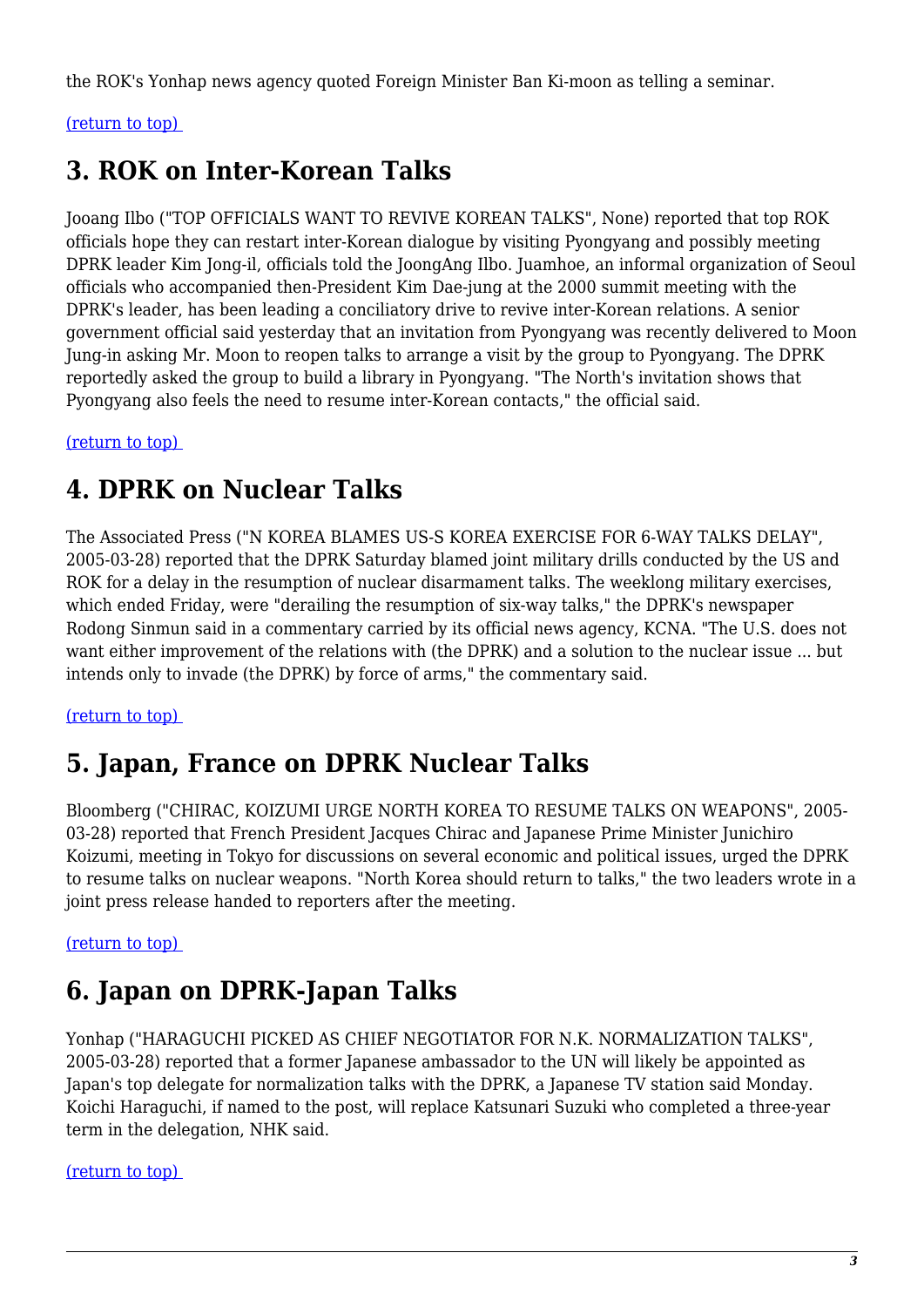# **7. DPRK-Japanese Relations**

Donga Ilbo ("MONUMENT STOLEN BY JAPAN WILL BE RETURNED TO NORTH KOREA", 2005-0- -28) reported that Buddhist groups from the ROK and DPRK agreed to ask Japan to return the Bukgwandaechupbi (the monument celebrating General Jeong Mun-bu's victory against a Japanese invasion of Korea in 1592), which has been abandoned in the Yasukuni Shrine, at its second workinglevel meeting held in Beijing yesterday. The monument will be restored at an original place in the DPRK.

<span id="page-3-0"></span>[\(return to top\)](#page-0-0) 

#### **8. US on Sanctions on the DPRK**

Asahi Shimbun ("ARMITAGE URGES CALM ON N. KOREA", 2005-03-28) reported that former US Deputy Secretary of State Richard Armitage said that economic sanctions against the DPRK should be applied gradually when Tokyo steps up pressure on Pyongyang. Armitage said that once sanctions are declared, no options are left. Therefore, he recommended gradually increasing pressure. He said that stronger restrictions on DPRK ferries calling at Japanese ports were in fact sanctions and a good first step.

<span id="page-3-1"></span>[\(return to top\)](#page-0-0) 

#### **9. PRC on DPRK Nuclear Talks**

Kyodo News ("CHINESE PRESIDENT HU MAY VISIT N. KOREA IN EARLY MAY: REPORT", 2005-0- -26) reported that PRC President Hu Jintao may visit the DPRK for the first time in early May to meet with DPRK leader Kim Jong Il, the ROK daily Hankyoreh reported Saturday. The report, citing diplomatic sources in Beijing, said the PRC believes the time is right for Beijing to persuade Pyongyang to return to the stalled six-party talks on its nuclear arms program.

#### <span id="page-3-2"></span>[\(return to top\)](#page-0-0)

#### **10. DPRK Economic Reforms**

New York Times ("NORTH KOREA EXPERIMENTS, WITH CHINA AS ITS MODEL", 2005-03-28) reported that at night, the view from the upper floor of a hotel looking out across the Yalu River toward the DPRK city of Sinuiju seems one of utter desolation. By day, though, the scene at the border in this bustling PRC city could scarcely be more different. Trucks steadily lumber across the bridge linking the countries, ferrying DPRK raw materials into the PRC and Chinese manufactured goods to market in the DPRK. The view from the PRC in cities like this, where small groups of North Koreans can be found in the downtown shops and hotels, scouring the city for bargains, is of a country already well into an experiment, however uncertain, aimed at rebuilding its economy and even opening up, ever so gingerly, to the outside world.

<span id="page-3-3"></span>[\(return to top\)](#page-0-0) 

# **11. DPRK Bird Flu Outbreak**

Wall Street Journal ("NORTH KOREA ACKNOWLEDGES BIRD FLU", 2005-03-28) reported that the DPRK acknowledged for the first time an outbreak of bird flu at poultry farms near its capital, in a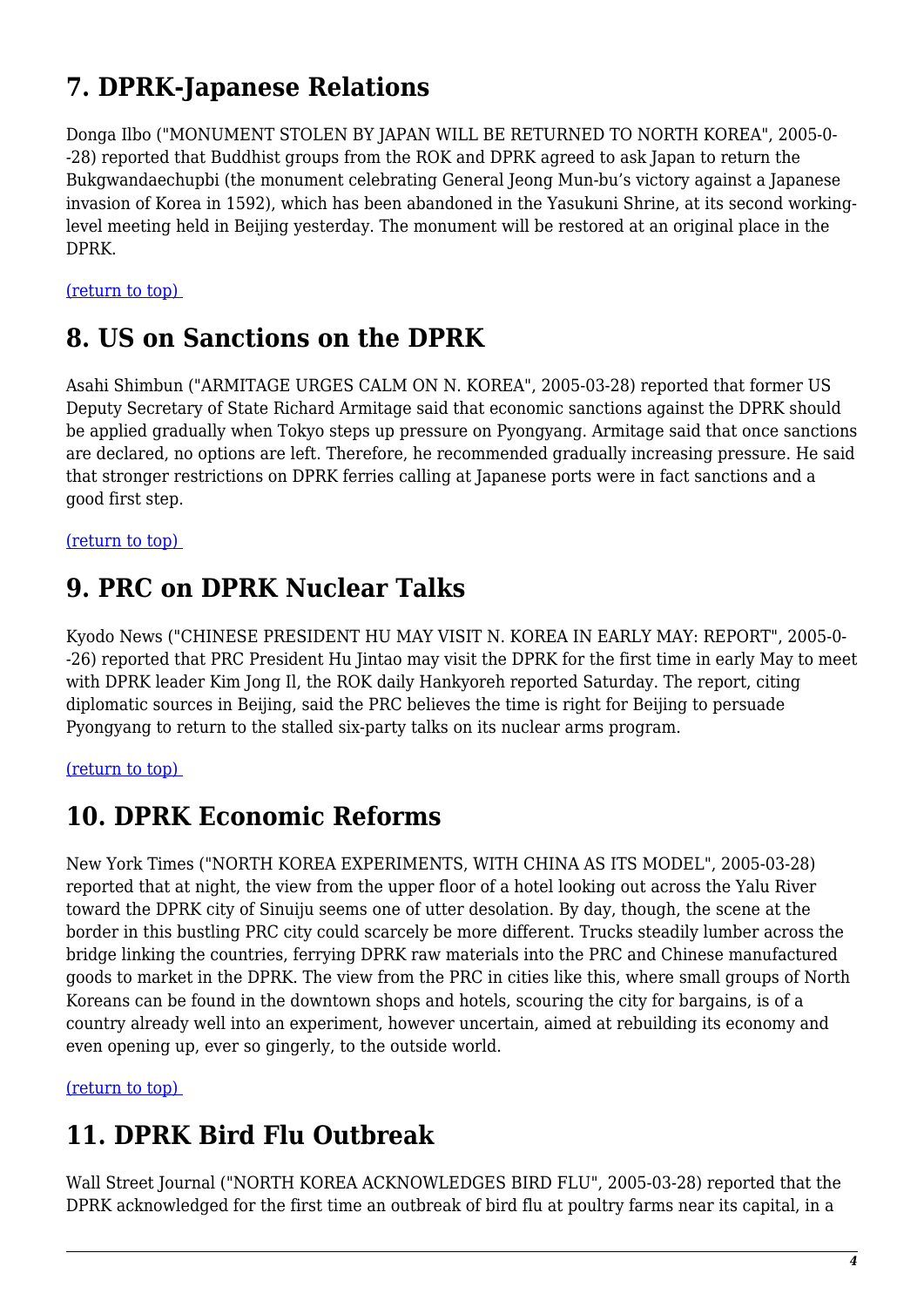sign that the deadly avian virus endemic in Southeast Asia could be greatly expanding its geographic reach. Pyongyang's official news agency reported Sunday that hundreds of thousands of chickens had been destroyed in an effort to curb the spread of the disease, which had killed birds at "a few chicken farms." The Korea Central News Agency report also said that no people were known to have been infected with the virus.

#### <span id="page-4-0"></span>[\(return to top\)](#page-0-0)

#### **12. ROK on DPRK Bird Flu Outbreak**

BBC News ("SEOUL OFFERS N KOREA BIRD FLU AID", 2005-03-28) reported that the ROK has said it is ready to help the DPRK combat bird flu, after the DPRK publicly admitted on Sunday that it was fighting the virus. Pyongyang has not asked Seoul for assistance, but a ROK official said the official announcement appeared to indicate the DPRK would accept aid. "North Korea, plagued by food shortages, has struggled to modernise and build facilities for the breeding and processing of chicken, a main source of animal protein," Kwon Tae-jin, an expert on DPRK agriculture based in Seoul, told the ROK Munhwa Ilbo newspaper.

#### <span id="page-4-1"></span>[\(return to top\)](#page-0-0)

### **13. Food Aid to the DPRK**

The Associated Press ("A NEW FOOD CRISIS PLAGUES N. KOREA; U.N. AGENCY APPEALS FOR DONATIONS AS SUPPLIES DWINDLE AND DAILY RATIONS ARE REDUCED", 2005-03-27) reported that the U.N. World Food Program is launching a new appeal for food donations for the DPRK, an agency official said Saturday, warning that dwindling supplies were forcing it to cut off aid to children and the elderly in the isolated country. WFP received supplies in recent months that let it feed 6.5 million DPRK citizens, but those are running out, WFP's Asia director, Anthony Banbury, said at a news conference after returning from a trip to the DPRK. "Unless we get new contributions in the next weeks, we're going to face serious cuts," he said.

#### <span id="page-4-2"></span>[\(return to top\)](#page-0-0)

#### **14. ROK Aid to the DPRK**

Yonhap ("S. KOREAN STUDENT GROUP DONATES GOATS TO N. KOREA: REPORT", 2005-03-27) reported that a group of ROK Protestant university students donated 120 goats as well as tons of hay and feed to the DPRK, a Washington-based radio station reported Saturday. The student group, Korea Campus Crusade for Christ, sent the goats to the DPRK through the port of Nampo, southwest of the DPRK's capital of Pyongyang, on March 8, Radio Free Asia (RFA) said in its Korean-language service.

#### <span id="page-4-3"></span>[\(return to top\)](#page-0-0)

#### **15. US on DPRK Nuclear Export**

Donga Ilbo ("U.S. HANDED SOUTH KOREA INFORMATION ABOUT A NORTH KOREA URANIUM EXPORT", 2005-03-28) reported that it was confirmed that in early March, the US handed secret information to the ROK that the DPRK secretly exported uranium hexafluoride (UF6) to Libya and already finished the relevant monetary transfer. According to government senior official Michael Green, senior director for Asia of the White House National Security Council (NSC), upon visiting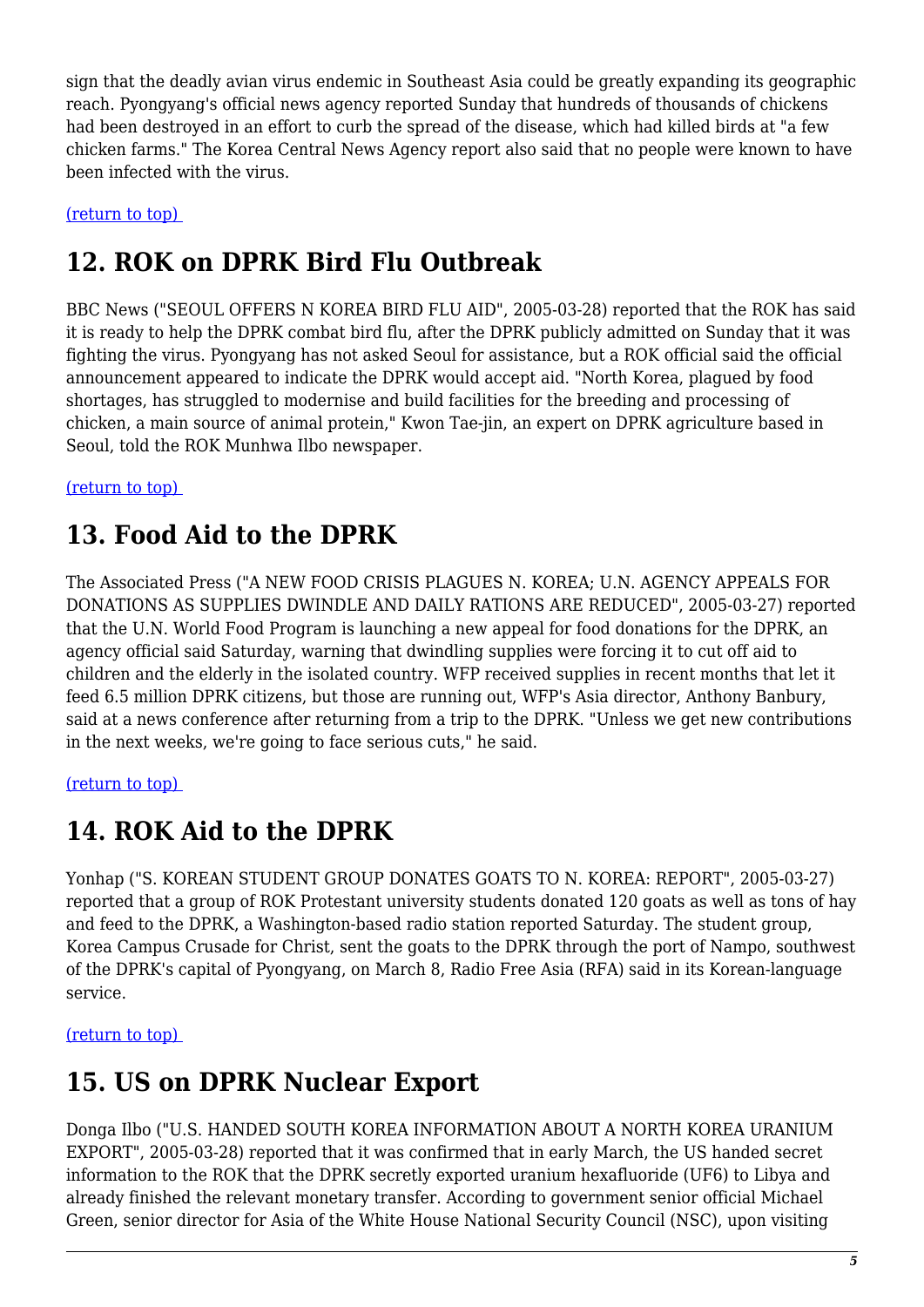the ROK on February 2, explained that the DPRK sold 1.8 tons of UF6 through a Pakistani illegal arms trafficking organization to Libya and notified specific evidence of trade through a separate channel.

<span id="page-5-0"></span>[\(return to top\)](#page-0-0) 

# **16. ROK on DPRK Nuclear Export**

Korea Times ("SEOUL DENIES REPORT ON NK-LIBYA NUCLEAR DEAL", 2005-03-28) reported that the ROK denied a news report yesterday that it was informed by the US earlier this year of the intelligence that the DPRK had been paid by Libya after exporting nuclear material via Pakistan. "We have not been informed about transaction details," a ROK government spokesman said in response to reporters' question. "We are not in a stage where we can conclude there was a financial transaction between North Korea and Libya."

<span id="page-5-1"></span>[\(return to top\)](#page-0-0) 

### **17. US-ROK Relations**

Choson Ilbo ("U.S. CONGRESS KILLED KOREA RESOLUTION: OFFICIAL", 2005-03-28) reported that an advisor to the US Congress said Friday a resolution drafted in 2003 to commemorate 50 years of the ROK-US alliance died a quiet death in the House over anger in Congress at anti-American demonstrations in the ROK. Dennis Halpin, an advisor to the House of Representatives International Relations Committee, said Congress considered resolutions commemorating US relations with Asian allies like the ROK, Taiwan and Japan in late 2003, but the ROK resolution failed to pass.

<span id="page-5-2"></span>[\(return to top\)](#page-0-0) 

# **18. ROK on DPRK Human Rights**

Reuters ("SOUTH KOREAN LAWMAKERS SEE NORTH 'EXECUTION' TAPES", 2005-03-25) reported that grainy video purporting to show public executions in the DPRK captures the depravity of the DPRK, the ROK's opposition leader said on Friday, urging Seoul to press Pyongyang on human rights. Members of parliament from the main opposition Grand National Party and human rights activists screened two tapes at the South's National Assembly library that they say were smuggled from the DPRK. Activists say the tapes were made with a hidden camera and show thousands gathering at two separate events to watch public executions in and near Hoeryong, south of the DPRK's border with the PRC.

#### <span id="page-5-3"></span>[\(return to top\)](#page-0-0)

# **19. DPRK Human Rights**

<span id="page-5-4"></span>Choson Ilbo ("N.KOREA 'GASSED POLITICAL PRISONERS'", 2005-03-28) reported that an associate dean of the Simon Wiesenthal Center and member of the North Korean Freedom Coalition on Saturday said Pyongyang was performing poison gas experiment on political prisoners. In an article in the Washington Post, Rabbi Abraham Cooper urged the international community to intervene, saying some DPRK defectors told him they had taken part in gassing political prisoners. "It isn't necessary to insist on 'regime change' as a precondition of dialogue," he said but added the world community led by the US, PRC and Russia, must demand the DPRK improve its human rights record.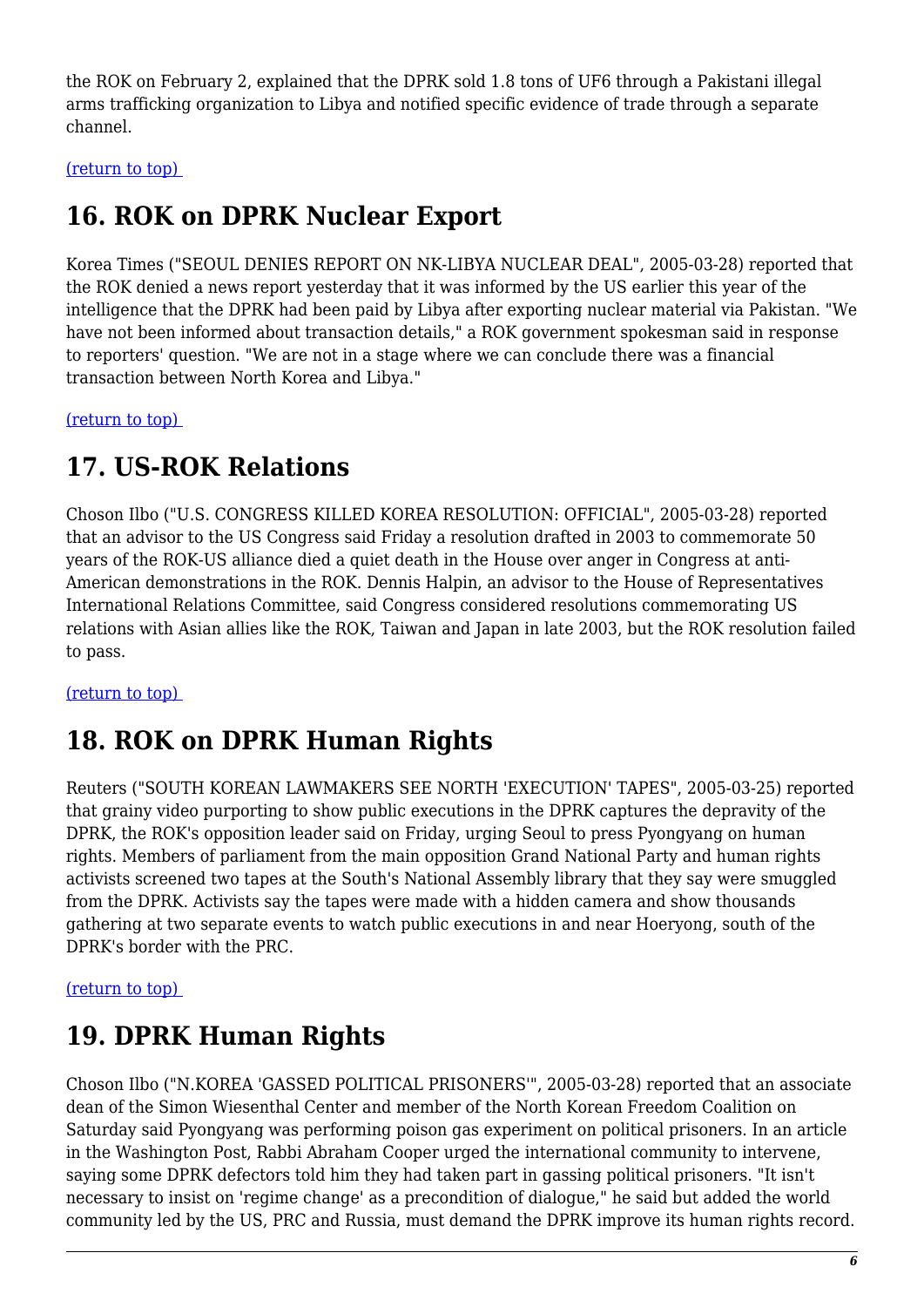### **20. Thailand, Laos on DPRK Defectors**

Choson Ilbo ("THAILAND, LAOS TO KEEP OUT N.KOREAN DEFECTORS", 2005-03-28) reported that Thailand and Laos have agreed to tighten border security to prevent the entry of DPRK defectors, the Thai English-language daily The Nation reported Monday. The paper said the foreign ministers of the two countries expressed concern over the recent movements of DPRK refugees at a meeting in Laos over the last weekend. They decided to cooperate in beefing up security in their border areas.

#### <span id="page-6-0"></span>[\(return to top\)](#page-0-0)

### **21. DPRK on US Nuclear Submarine**

Yonhap news ("PORT CALL BY U.S. SUBMARINE VIOLATED NUKE-FREE KOREA PACT: N.K.", 2005-03-28) reported that following a revelation that a US nuclear-powered submarine docked in the ROK earlier this month, the DPRK on Sunday renewed its accusation that the US is in violation of an agreement to keep the Korean Peninsula free of nuclear weapons. With its cutting-edge weapons and the nuclear-powered submarine, "the warlike Americans are staging very dangerous war exercises for a preemptive nuclear strike against our republic," Radio Pyongyang said.

#### <span id="page-6-1"></span>[\(return to top\)](#page-0-0)

### **22. US on Pro-Democracy Policy**

Washington Post ("RICE DESCRIBES PLANS TO SPREAD DEMOCRACY", 2005-03-26) reported that Secretary of State Condoleezza Rice yesterday set out ambitious goals for the Bush administration's push for greater democracy overseas over the next four years. Rice said she made the case to PRC officials that they cannot make a distinction between stability on the Korean Peninsula and the DPRK possessing nuclear weapons. "My discussion with the Chinese was to suggest to them that those two [concepts] are indivisible," Rice said. "They understand that a nuclear North Korea on the Korean Peninsula has potentially unpredictable effects that will not make the Korean Peninsula very stable, will not make the region very stable. And so I didn't find much pushback on that."

<span id="page-6-2"></span>[\(return to top\)](#page-0-0) 

#### **23. US on Spent Fuel Storage**

Washington Post ("STORAGE OF NUCLEAR SPENT FUEL CRITICIZED", 2005-03-28) reported that a classified report by nuclear experts assembled by the National Academy of Sciences has challenged the decision by federal regulators to allow commercial nuclear facilities to store large quantities of radioactive spent fuel in pools of water. The report concluded that the government does not fully understand the risks that a terrorist attack could pose to the pools and ought to expedite the removal of the fuel to dry storage casks that are more resilient to attack. The Bush administration has long defended the safety of the pools, and the nuclear industry has warned that moving large amounts of fuel to dry storage would be unnecessary and very expensive.

#### <span id="page-6-3"></span>[\(return to top\)](#page-0-0)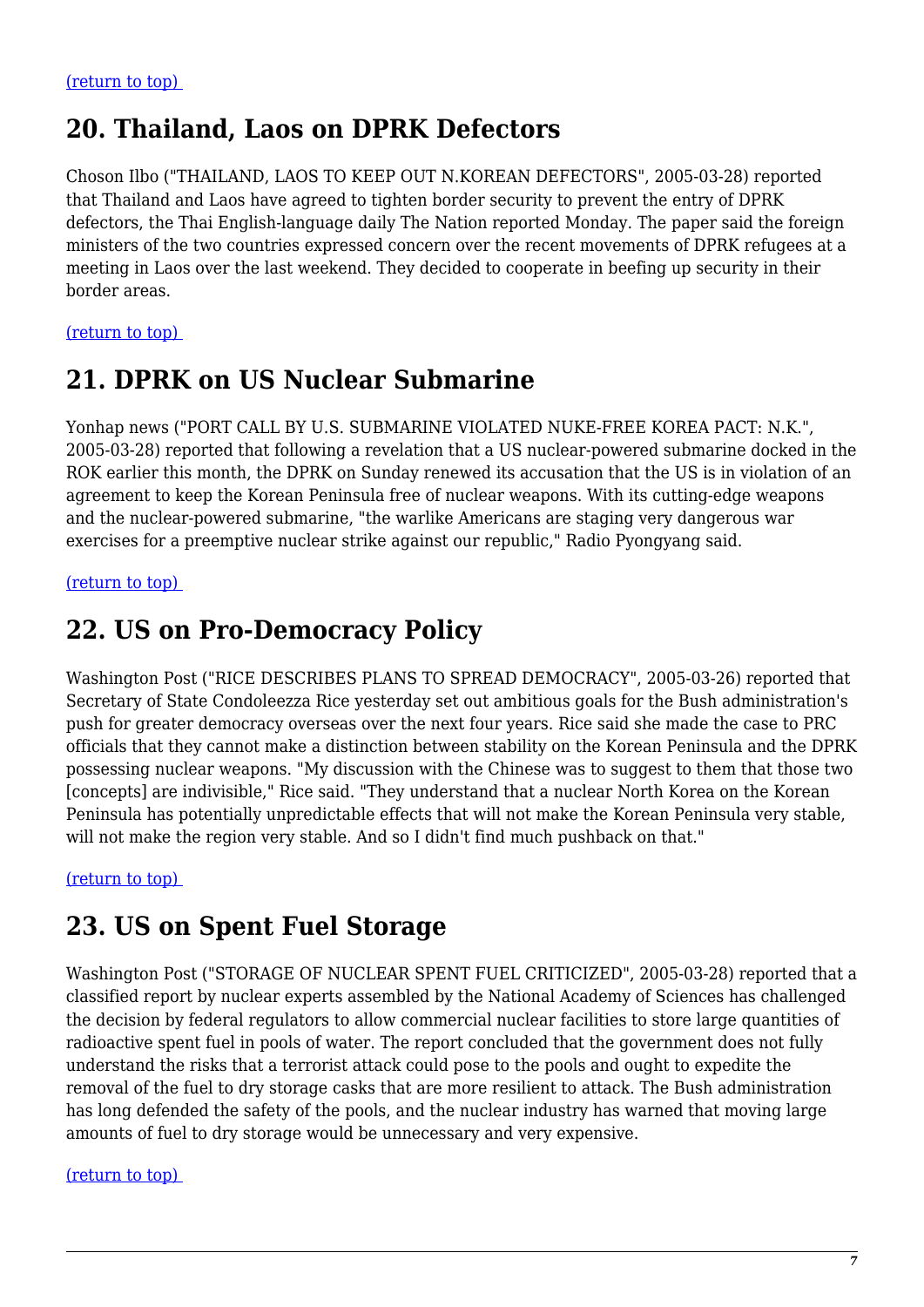# **24. ROK on ROK-Japanese Territorial Dispute**

Reuters ("S.KOREA TO NAME 'ENVOY' FOR DISPUTED ISLETS-REPORT", 2005-03-28) reported that the ROK is to appoint an "ambassador" to make an international case for its ownership of a group of tiny islands which are also claimed by Japan, Yonhap news agency reported Sunday. Quoting a ROK official at the UN, Yonhap said President Roh Moo-hyun had chosen the country's current UN representative for the new post of "Tokto ambassador."

#### <span id="page-7-0"></span>[\(return to top\)](#page-0-0)

#### **25. Japan on ROK-Japanese Territorial Dispute**

Chosun Ilbo ("KOREAN TEXTBOOKS DISTORT DOKDO HISTORY: YOMIURI", 2005-03-28) reported that Japan's Yomiuri Shimbun said Monday ROK middle school history textbooks distorted the truth about the Dokdo islets. In a commentary in its morning edition entitled "Historical Background to the Frictions", the paper said, "Korean state-sanctioned history books claim that Japan took the Dokdo Islets by force during the Russo-Japanese War, but Japan never exercised force in the matter, nor were there protests from Korea."

#### <span id="page-7-1"></span>[\(return to top\)](#page-0-0)

#### **26. PRC on ROK-Japanese Territorial Dispute**

Donga Ilbo ("CHINESE MEDIA, "DOKDO IS KOREAN TERRITORY" ", 2005-03-28) reported that "Korea has recorded Dokdo as its territory since 512 A.D. while Japan started regarding Dokdo as its possession only recently in 1905." The PRC's state-operated Xinhua News Agency reported this on March 27 on the issue of Dokdo. Xinhua News Agency printed a article titled, "To Whom Does Dokdo Belong?," on its daily printed for Shanghai, and explained the motivation behind Japan's assertion as being the advantageous location of Dokdo that is rich in marine resources and has gas and oil reserves at the bottom of the sea.

#### <span id="page-7-2"></span>[\(return to top\)](#page-0-0)

#### **27. DPRK on ROK-Japanese Territorial Dispute**

Korea Times ("NK CHIDES JAPAN OVER ISLETS", 2005-03-28) reported that a history research center in the DPRK berated Japan on Saturday for its "undisguised" attempt to lay claim to the Tokto (Dokdo) islets in the East Sea, the DPRK's Korean Central News Agency reported. "Tokto is Korean territory that has been developed and protected by our people over the past 1,500 years," the center said in a lengthy statement. By occupying the volcanic islets, Japan is trying to obtain a military outpost to re-invade the Korean Peninsula and monopolize "inexhaustible" marine resources, the statement said.

<span id="page-7-3"></span>[\(return to top\)](#page-0-0) 

#### **28. Sino-Japanese Territorial Dispute**

The Associated Press ("JAPAN TO SET UP RADAR ON DISPUTED ISLANDS", 2005-03-28) reported that Japan said Monday it will set up weather radar on a pair of Pacific Ocean islands at the center of a territorial dispute with the PRC. The Land and Transport Ministry will spend \$3.08 million to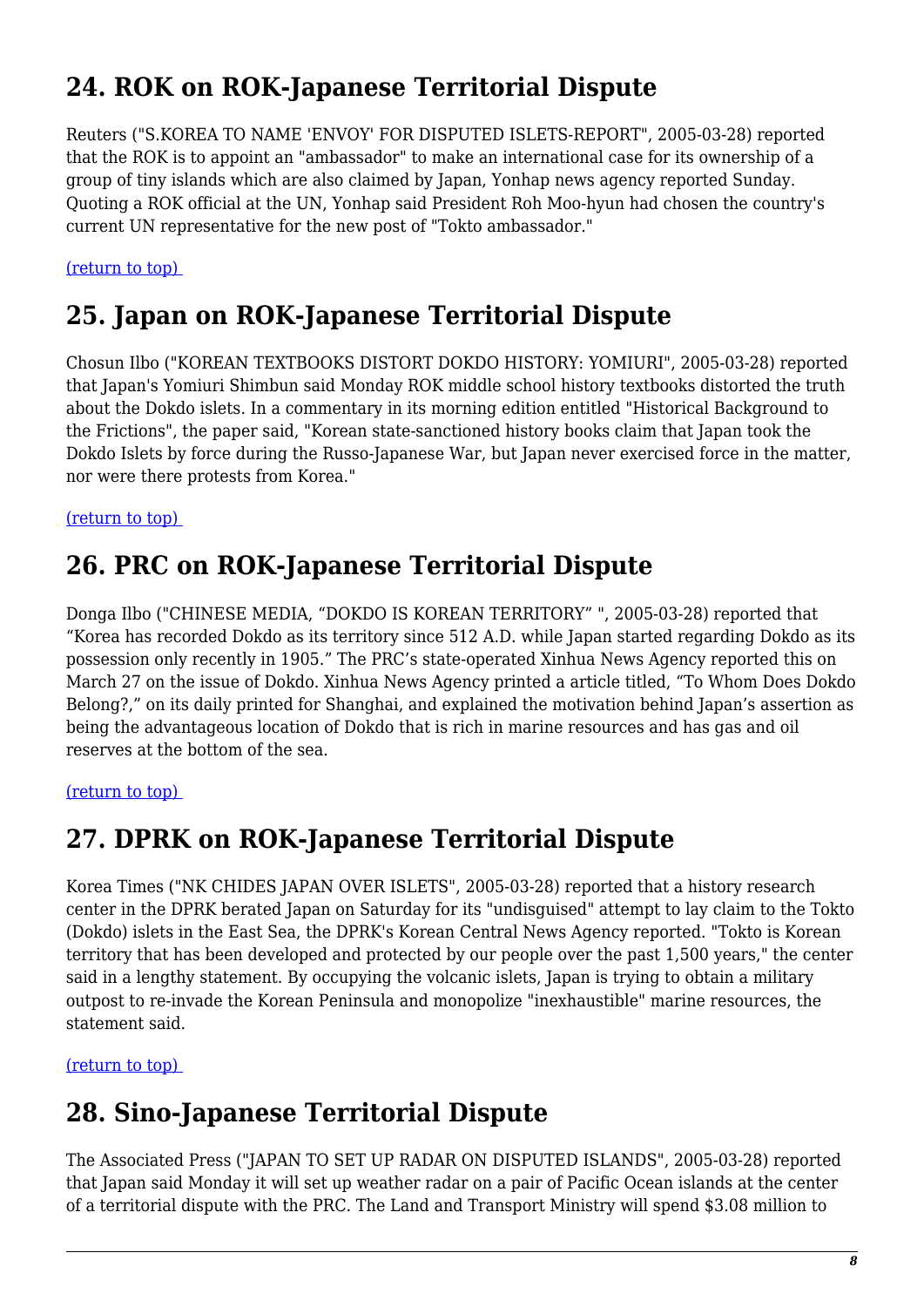install the radar in June atop an existing structure straddling the two rocky outposts that comprise the Okinotorishima islands. The radar will collect wave patterns and other meteorological data, but will also monitor ships within Japan's territorial waters, ministry official Toru Noda said.

[\(return to top\)](#page-0-0) Reuters ("JAPAN SEEKS BETTER CHINA TIES, HALT TO GAS PROJECT", 2005-0- -28) reported that Japan proposed to the PRC on Monday that they find ways to improve chilly ties, including a possible Beijing visit by Japan's foreign minister, but they remained at odds over the PRC's gas exploration project in the East China Sea. In a six-hour meeting of senior officials from both nations in Tokyo Monday, Japan asked the PRC to provide data on its exploration activity and again demanded that Beijing halt its development, a Japanese Foreign Ministry official told reporters. [\(return to top\)](#page-0-0) 

# <span id="page-8-0"></span>**29. Cross Strait Relations**

Washington Post ("THOUSANDS PROTEST IN TAIWAN", 2005-03-28) reported that hundreds of thousands of Taiwanese marched through Taipei on Saturday to voice their opposition to an antisecession law recently passed by the PRC. Chanting support for peace and democracy, the demonstrators carried banners and signs through the streets, proclaiming the law an act of aggression against Taiwan's 23 million inhabitants. President Chen Shui-bian marched with other officials in his party but did not address the crowd. Local news media said more than 500,000 and perhaps up to a million people were on the streets at one point or another during the protest, which lasted through the afternoon.

[\(return to top\)](#page-0-0) The New York Times ("CHINA'S HARD LINE STIRS THRONG IN TAIWAN", 2005-0- -28) reported that hundreds of thousands of Taiwanese marched on Saturday afternoon to denounce Beijing in one of the largest political demonstrations ever here, the clearest sign yet of how the PRC's antisecession legislation has poisoned relations across the Taiwan Strait. The size of the demonstration showed how much the political landscape has changed since the Communist Partycontrolled National People's Congress in Beijing approved a law on March 14 calling for the use of "nonpeaceful means" to halt any Taiwanese attempt to declare independence from the mainland. Even some supporters of the opposition Nationalist Party here, which backs closer relations with the mainland, joined the march, although the party's leaders did not. [\(return to top\)](#page-0-0) Reuters ("TAIWAN'S KMT LEAVES FOR HISTORIC CHINA VISIT", 2005-03-28) reported that a delegation of Taiwan's main opposition party Monday began its first official visit to mainland PRC since the civil war ended, but refused to say who it will meet in Beijing. The visit, led by Nationalist Party Vice Chairman Chiang Pin-kung, comes just two days after hundreds of thousands of people marched in Taipei to protest against an anti-secession law passed by the PRC. Analysts expect Beijing to give Chiang red-carpet treatment and cozy up to the party known in the PRC as the Kuomintang (KMT) - which supports eventual unification with a democratic PRC -- while ignoring Chen. (return to top)

# <span id="page-8-1"></span>**30. France on PRC Arms Ban**

<span id="page-8-2"></span>Reuters ("NO BIG ARMS SALES TO CHINA IF EMBARGO LIFTED -CHIRAC", 2005-03-27) reported that French President Jacques Chirac sought to reassure Japan on Sunday that lifting Europe's embargo on arms exports to the PRC would not result in an increase in weapons sales, saying the move was aimed at normalizing ties. France has led efforts to secure an early end to the European Union embargo despite pressure from the US to keep it in place out of fear the PRC may get access to advanced weapons. Speaking after a meeting with Japanese Prime Minister Junichiro Koizumi, Chirac said: "I told him that arms exports to China won't take place; the same with sensitive technology." Chirac said the reason for lifting the ban was political and that it was no longer appropriate.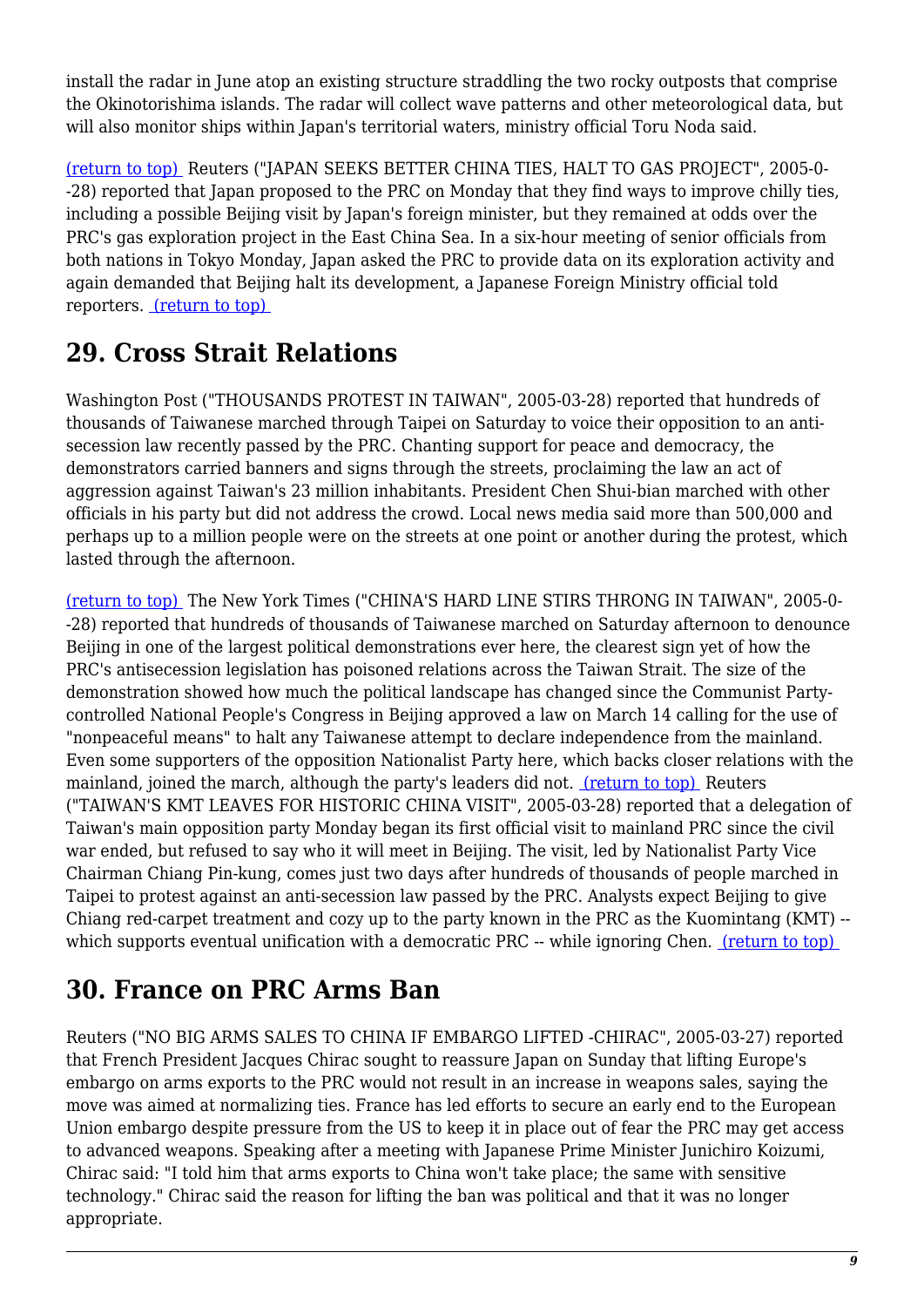#### **31. PRC Web Censorship**

The Associated Press ("GROUP PROTESTS CHINA'S WEB SITE CRACKDOWN", 2005-03-28) reported that Shuimu.com is just one of the PRC's thousands of Internet chat rooms. But when nonstudents were barred this month from using the site at Tsinghua University in Beijing, it triggered a rare burst of outrage. A brief protest erupted at the school. Users posted appeals on other sites for Web surfers to speak up, with some comparing the crackdown to persecution in Nazi Germany.

[\(return to top\)](#page-0-0)

#### **II. Japan**

### <span id="page-9-0"></span>**32. US Bases in Japan**

The Asahi Shimbun ("IMPATIENT U.S. SEEKS JUNE TALKS ON BASES", 2005-03-24) reported that the US Defense Department is pressing Tokyo to hold a "two-plus-two" ministerial meeting in June to expedite talks on relocating US forces in Japan and reviewing mutual security cooperation, sources said. Behind Washington's haste is a domestic timetable for reviews of the base realignment plan, according to the sources. The Pentagon faces deadlines for a domestic base realignment and closure (BRAC) round this year. The first will be May 16, when Defense Secretary Donald Rumsfeld is required to hand in a list of proposed changes to a Congressional commission. The next step is the commission's report to the president by Sept. 8.

[\(return to top\)](#page-0-0) The Asahi Shimbun ("ON THE DEFENSIVE: OKINAWA'S GOVERNOR LOBBIES WASHINGTON", 2005-03-28) reported that Okinawa's Governor Keiichi Inamine had been waiting for Tokyo and Washington to cut a deal on reducing the US military burden in his island prefecture. Knowing the timing was right to make a trip to the US, Inamine went armed with several proposals, but basically with one thing in mind: for all US Marines to be removed from Okinawa. On March 14, he met with Richard Lawless, US deputy undersecretary of defense for Asian and Pacific affairs, and explained what his government hoped to achieve. Lawless listened patiently to Inamine's explanation, but made no commitment to incorporate any of the proposals in future policy. [\(return](#page-0-0) [to top\)](#page-0-0) The Asahi Shimbun ("JAPAN PUSHES FOR CIVILIAN USE OF YOKOTA AIR BASE", 2005-0- -23) reported that the Japanese government is trying to hash out a deal with the US military to allow commercial flights to use the US Air Force Yokota Air Base so that the Tokyo area has a third airport. Initially, officials are considering 15 commercial flights a day as part of a plan to expand Yokota's use. The plan has been presented to US officials, but Washington has not offered a formal response yet, sources said. [\(return to top\)](#page-0-0) 

### <span id="page-9-1"></span>**33. Japan on DPRK Nuclear Talk**

Kyodo News ("JAPANESE OFFICIAL MOOTS JUNE DEADLINE FOR NORTH KOREA'S RETURN TO NEGOTIATIONS", 2005-03-21) reported that a senior Japanese official has proposed ending the sixway negotiations on DPRK's nuclear weapons program and taking the issue to the UN Security Council if Pyongyang does not return to the talks before June, sources close to the talks said. Akitaka Saiki, deputy director general of the Foreign Ministry's Asian and Oceanian Affairs Bureau, made the proposal at a conference on March 17 in Shanghai on ending DPRK's nuclear weapons program.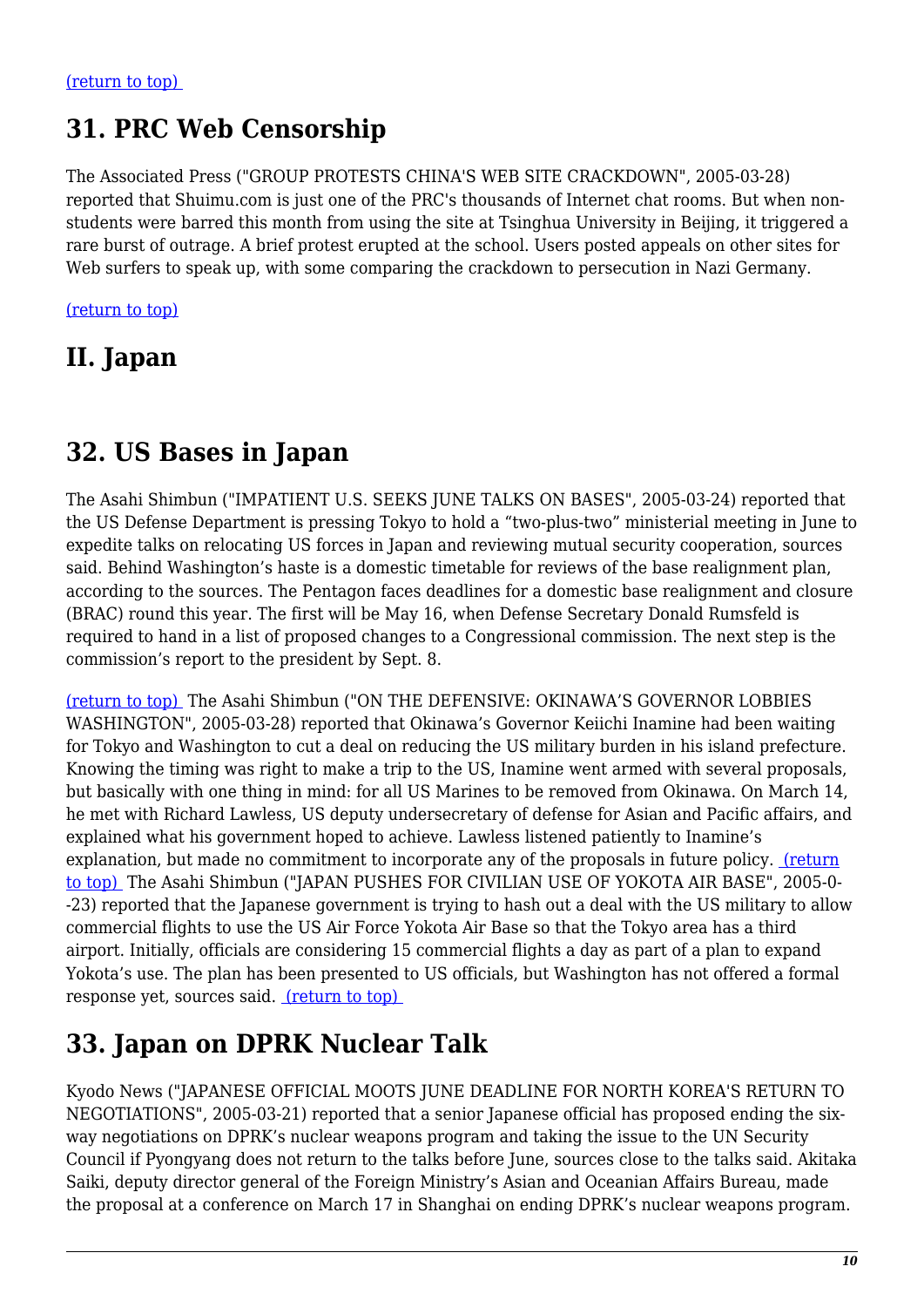The comments mark the first time a government official has publicly mentioned a specific deadline for ending the talks and referring the issue to the UNSC.

<span id="page-10-0"></span>[\(return to top\)](#page-0-0) 

# **34. Japan-ROK Territorial Dispute**

Kyodo News ("SEOUL TO BUILD TSUNAMI CENTER ON DISPUTED ISLE", 2005-03-22) reported that the ROK plans to set up a tsunami observatory by around 2007 on an islet in the Sea of Japan also claimed by Japan. The new tsunami observatory planned for Tok-do, known as Takeshima in Japan, will be equipped with the latest tidal wave measurement devices as part of government efforts to improve anti-disaster systems, the Korea Meteorological Agency said in a Yonhap report.

<span id="page-10-1"></span>[\(return to top\)](#page-0-0) 

#### **35. Japan Military Emergency Plan**

The Asahi Shimbun ("ASDF PLAN: OKINAWA AIRPORT A CRISIS BASE", 2005-03-18) reported that under a defense plan for military emergencies, the Air Self-Defense Force (ASDF) would use an airport in Okinawa Prefecture that has been designated for civilian use only. The fiscal 2004 plan to use Shimojijima airport on Shimojijima island in southern Okinawa Prefecture is part of recent SDF moves to heighten security in the area to counter the modernization of China's military.

<span id="page-10-2"></span>[\(return to top\)](#page-0-0) 

### **36. Japan New SDF Bill**

The Asahi Shimbun ("BILL ON SDF PRIORITIES FACES DELAY", 2005-03-24 ) reported that the Japanese government will likely give up introducing to the current Diet session a bill that would upgrade the status of Self-Defense Forces' missions abroad to much the same level as homeland defense. For now, junior coalition partner New Komeito has come out against revising the SDF Law to make overseas activities -- such as helping to rebuild Iraq -- part of the troops' primary duties.

<span id="page-10-3"></span>[\(return to top\)](#page-0-0) 

### **37. Japan Iraq Troops Deployment**

The Japan Times ("DUTCH-AUSSIE TROOP SWITCH TO BE SMOOTH, DOWNER SAYS", 2005-03-23) reported that visiting Australian Foreign Minister Alexander Downer expressed confidence that the transition from Dutch to Australian troops will go smoothly when the Aussies are deployed next month to southern Iraq, where the Self-Defense Forces are stationed. Australian Prime Minister John Howard's announced last month that Australia would send 450 troops to provide security for Japan after Dutch troops are withdrawn from the region.

<span id="page-10-4"></span>[\(return to top\)](#page-0-0) 

# **38. Japan Peacekeeping Operation in Sudan**

The Asahi Shimbun ("DOESN'T HURT CHANCES OF U.N. SEAT: U.N. ENVOY: SDF ROLE DESIRABLE IN SUDAN", 2005-03-16) reported that a senior UN official called on Tokyo to commit Self-Defense Forces (SDF) members to a non-combat mission in Sudan. Shashi Tharoor, UN